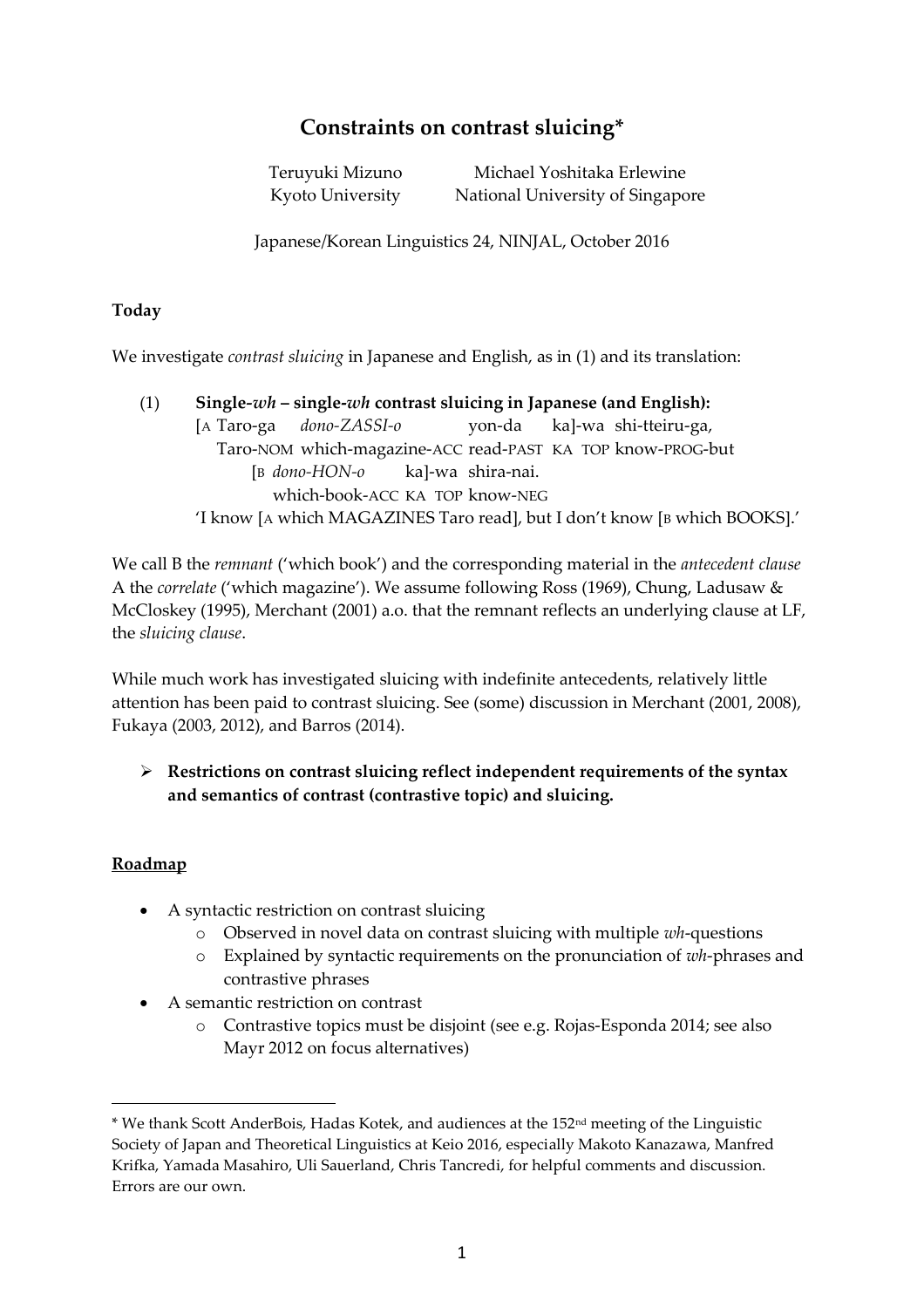#### **1. Contrast sluicing and multiple** *wh***-questions**

#### **1.1. A restriction on multiple-***wh* **– multiple-***wh* **contrast sluicing**

 In contrast sluicing between antecedent and sluicing clauses with two *wh*-phrases each, with pair-list interpretation, simplex contrast sluicing is grammatical only with the surface-lower *wh*-phrase as the remnant. Multiple sluicing is always grammatical.1,2

#### (2) **Generalization:**

 $\overline{a}$ 

- a. <sup>ok</sup>  $[A \dots wh_1 \dots wh_2 \dots] \dots [B \dots wh_1 \dots wh_2 \dots]$  (3)
- b.  $*(A \dots wh_1 \dots wh_2 \dots ] \dots [B \dots wh_1' \dots wh_2 \dots ]$  (4)
- c.  $\alpha^{k}$  [A ... *wh*<sub>1</sub> ... *wh*<sub>2</sub> ... ] ... [B ... *wh*<sub>1</sub>' ... *wh*<sub>2</sub> ... ] (5)
- (3) <sup>ok</sup>先生は [A どの生徒が *北棟のどの教室を* 掃除した か]は 知っているが、 [B **南棟の**どの教室をか]は知らない。

Sensei-wa [<sup>A</sup> dono-seito-ga *KITATOO-no dono-kyooshitsu-o* teacher-TOP which-student-NOM North Building-GEN which-classroom-ACC souji-shi-ta ka]-wa shi-tteiru-ga,

clean-do-PAST KA TOP know-PROG-but

[<sup>B</sup> *MINAMITOO-no dono-kyooshitsu-o* ka]-wa shir-anai. South Building-GEN which-classroom-ACC KA TOP know-NEG 'The teacher knows [<sup>A</sup> which student cleaned which North Building classroom], but doesn't know [B which student cleaned which South Building classroom].'

(4) \* 先生は [<sup>A</sup> *A* 組のどの生徒が どの教室を 掃除した か]は 知っているが、 [B *B* 組のどの生徒が か]は 知らない

Sensei-wa [A *A-GUMI-no dono-seito-ga* dono-kyooshitsu-o teacher-TOP Class A-GEN which-student-NOM which-classroom-ACC souji-shi-ta ka]-wa shi-tteiru-ga, clean-do-PAST KA TOP know-PROG-but [<sup>B</sup> *B-GUMI-no dono-seito-ga* ka]-wa shir-anai. Class B-GEN which-student-ACC KA TOP know-NEG Intended: 'The teacher knows [A which st. in Class A cleaned which classroom], but doesn't know [B which st. in Class B eleaned which classroom].'

Scrambling in the A clauses in (3–4) to reverse the order of the *wh*-phrases makes (4) grammatical and (3) ungrammatical, further supporting the generalization in (2).

<sup>&</sup>lt;sup>1</sup> The Japanese paradigm here seems robust across speakers. We also surveyed English speakers with a similar paradigm, but there was less agreement in judgment in English and we therefore do not report these results here and concentrate on the Japanese facts.

<sup>2</sup> Examples (3–4) also have readings where the A clause is a single-pair question, where the B clause is interpreted as a single-*wh* question with 'that student' or 'that classroom.'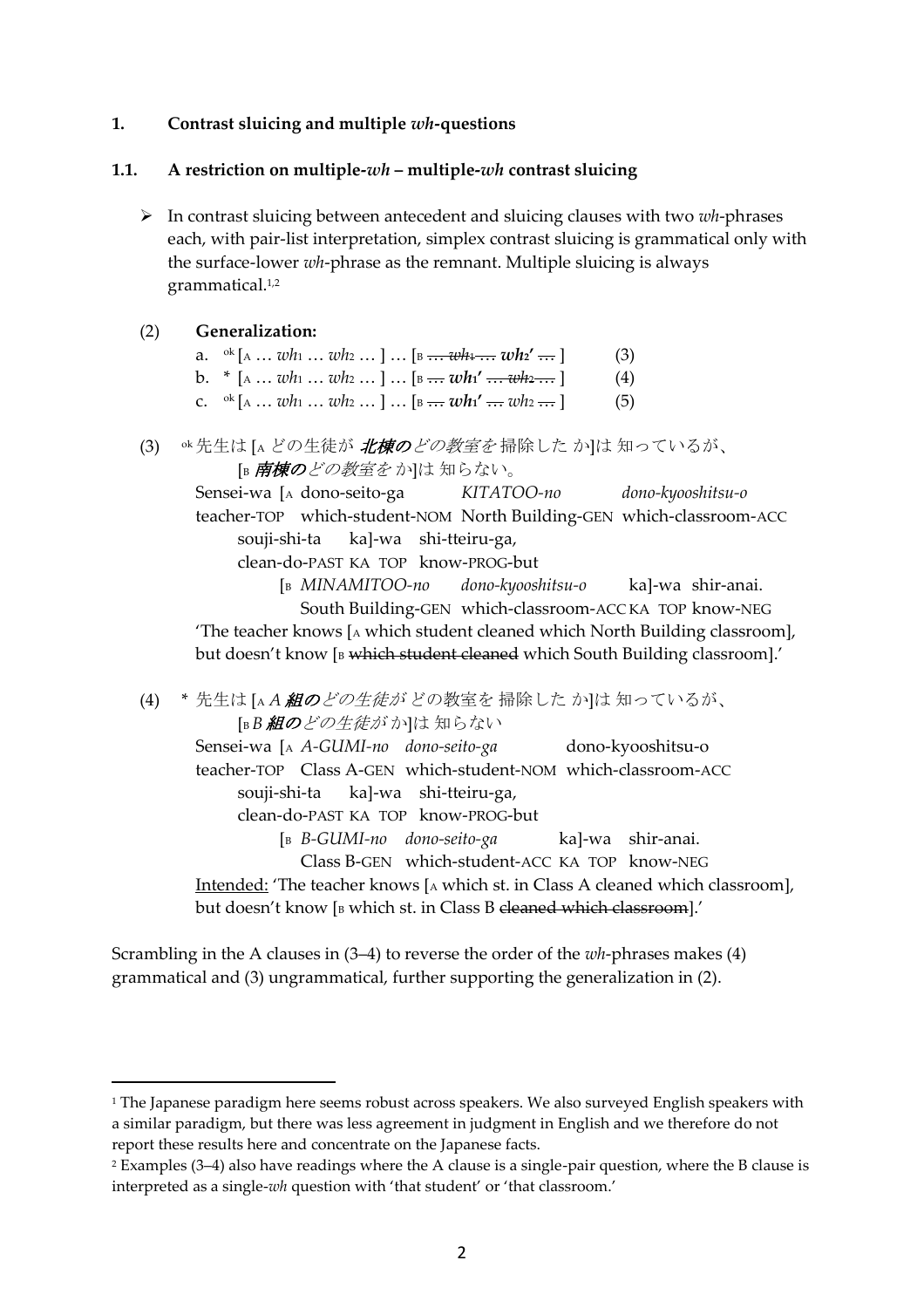In addition, the configuration in (4) is improved by preserving the lower *wh*. Example (5) has the same underlying structure as (4) above, but differs only in the extent of deletion:

(5) ok先生は [<sup>A</sup> *A* 組のどの生徒が どの教室を 掃除した か]は 知っているが、 [B *B* 組のどの生徒が どの教室を か]は 知らない Sensei-wa [<sup>A</sup> *A-GUMI-no dono-seito-ga* dono-kyooshitsu-o teacher-TOP Class A-GEN which-student-NOM which-classroom-ACC souji-shi-ta ka]-wa shi-tteiru-ga, clean-do-PAST KA TOP know-PROG-but [<sup>B</sup> *B-GUMI-no dono-seito-ga* dono-kyooshitsu-o ka]-wa shir-anai. Class B-GEN which-st.-ACC which-classroom-ACC KA TOP know-NEG ≈ 'The teacher knows [<sup>A</sup> which student in Class A cleaned which classroom], but doesn't know [B which student in Class B, which classroom, eleaned].'

We can restate the generalization in (2) above as follows:

- The **lower** *wh***-phrase and the contrastive phrase** must always be pronounced.
	- o With contrast between lower *wh*-phrases (3) (and between simplex *wh*questions), the lower *wh*-phrase properly contains the contrasting phrase. Pronouncing just the lower *wh*-phrase satisfies both requirements.
	- o With contrast between higher *wh*-phrases (4–5), pronouncing just the higher *wh*-phrase (4) or just the lower *wh*-phrase is insufficient. Both must be pronounced, as in (5).

**Q:** But why is the lower *wh*-phrase special?

 $\overline{a}$ 

## **1.2. Background: the syntax and semantics of multiple** *wh***-questions**

Constituent questions are requests for a unique, maximal answer, and presuppose the existence of such an answer:

(6) *Which student* read the book? Presupposition: Some unique student read the book.

In pair-list *wh*-questions, the two *wh*-phrases have different functions. The higher *wh*-phrase is a *sorting key* (Kuno 1982), raising multiple simplex *wh*-questions which must be answered.

(7) *Which student* read *which book*? ≈ 'For each studenti, *which book* did they<sup>i</sup> read?' Presupposition: For each student<sub>i</sub>, they<sub>i</sub> read a unique book. (See Dayal 1996)

In other words, the higher *wh*-phrase functions as a quantifier (see also Chierchia 1993). 3

<sup>3</sup> The higher *wh* is a universal quantifier in paraphrases here but, depending on the approach to *wh*question syntax/semantics taken, it could be an existential quantifier (Karttunen 1977, Fox 2012) or an alternative generator in a distinct syntactic position, above an AltShift operator (Kotek 2014, 2016).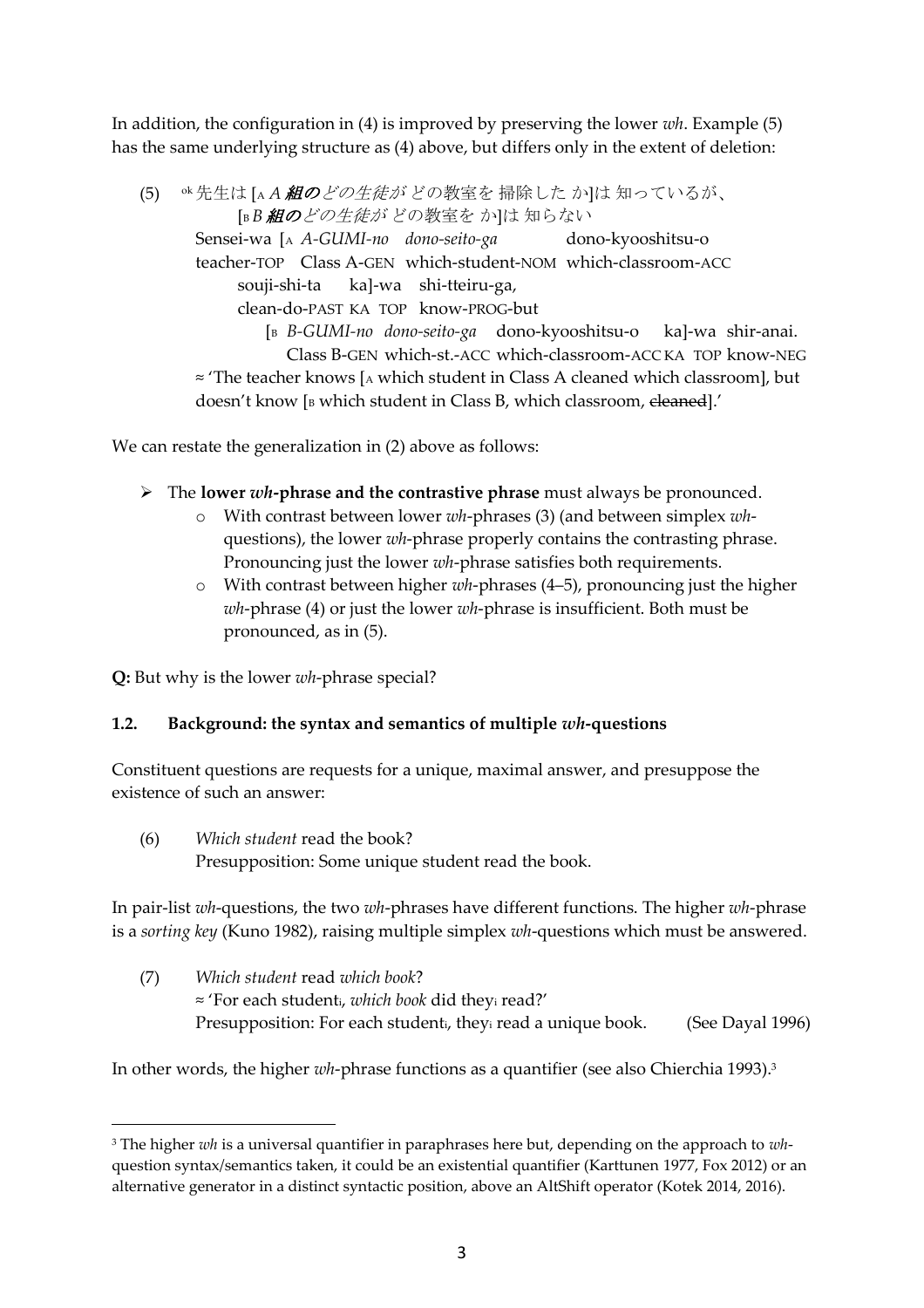The different status of these *wh*-phrases is reflected overtly in the syntax of Hungarian:

(8) **Hungarian left periphery:** (É Kiss 1987, Brody 1995, Szabolcsi 1997) (TOPIC+)  $[$ DistP (DIST+)  $[$ FocusP (FOCUS)  $[$ VP  $V...$  $DIST+ = one or more distributive quantifiers$ FOCUS = a unique, immediately preverbal position for *wh* or contrastive focus<sup>4</sup> (9) **Single** *wh***-question:** *wh***-phrase must be in focus position:** (É Kiss 2002 p. 90) János **[FocusP** *kit* [VP mutatott be Marinak? John who introduce VM Mary-DAT 'Who did John introduce to Mary?' (10) **Pair-list multiple** *wh***-question: one** *wh* **in distributive pos., one** *wh* **in focus:** a. [DistP *Ki* [FocusP *melyik ajándékot* [VP választotta? who which present chose 'Who chose which present?' ≈ 'For each person, *which present* did they choose?' b. [DistP *Melyik ajándékot* [FocusP *ki* [VP választotta? which present who chose 'Which present did which person choose?' ≈ 'For each present, *who* chose it?'

**Summary:** The *wh*-phrases in multiple *wh*-questions are not equivalent in function. This is reflected overtly in the syntax of Hungarian.

Van Craenenbroeck & Lipták (2006) propose that sluicing in Hungarian is deletion of the complement of Focus  $\rightarrow$  sluicing will always include the phrase in the FOCUS position.

## **1.3. Proposal**

 $\overline{a}$ 

 $\triangleright$  The different functions of the two *wh*-phrases are also reflected syntactically at LF in Japanese multiple *wh*-questions. **Japanese sluicing also deletes the complement of Focus.** The sluicing remnant must include Spec,FocusP. 5

## In addition, **contrastive material must be pronounced**.

These constraints together derive the pattern observed above in (3–5):

(11) **Contrast sluicing against the lower** *wh* **in (3): grammatical** A = [ *which student* [FocusP *which NORTH BUILDING classroom* [ cleaned B = [ *which student* [FocusP *which SOUTH BUILDING classroom* [ cleaned Deletion of the higher *wh*-phrase is independently possible due to the availability of argument ellipsis in Japanese (Oku 1998, Saito 2007, Takahashi 2008, a.o.).

<sup>4</sup> A "unique" position because, if there are multiple *only*-phrases or a *wh*-phrase and an *only*-phrase, only one can move to the preverbal focus position. The position of the verbal marker (VM) can be used to diagnose whether something is in the focus position or not. See É Kiss (2002) and references there. <sup>5</sup> Takahashi (1994) proposed the move-and-delete approach for Japanese sluicing. See Fukaya (2003, 2012) for evidence that contrast sluicing remnants are island-sensitive and therefore have moved to a higher position in Japanese.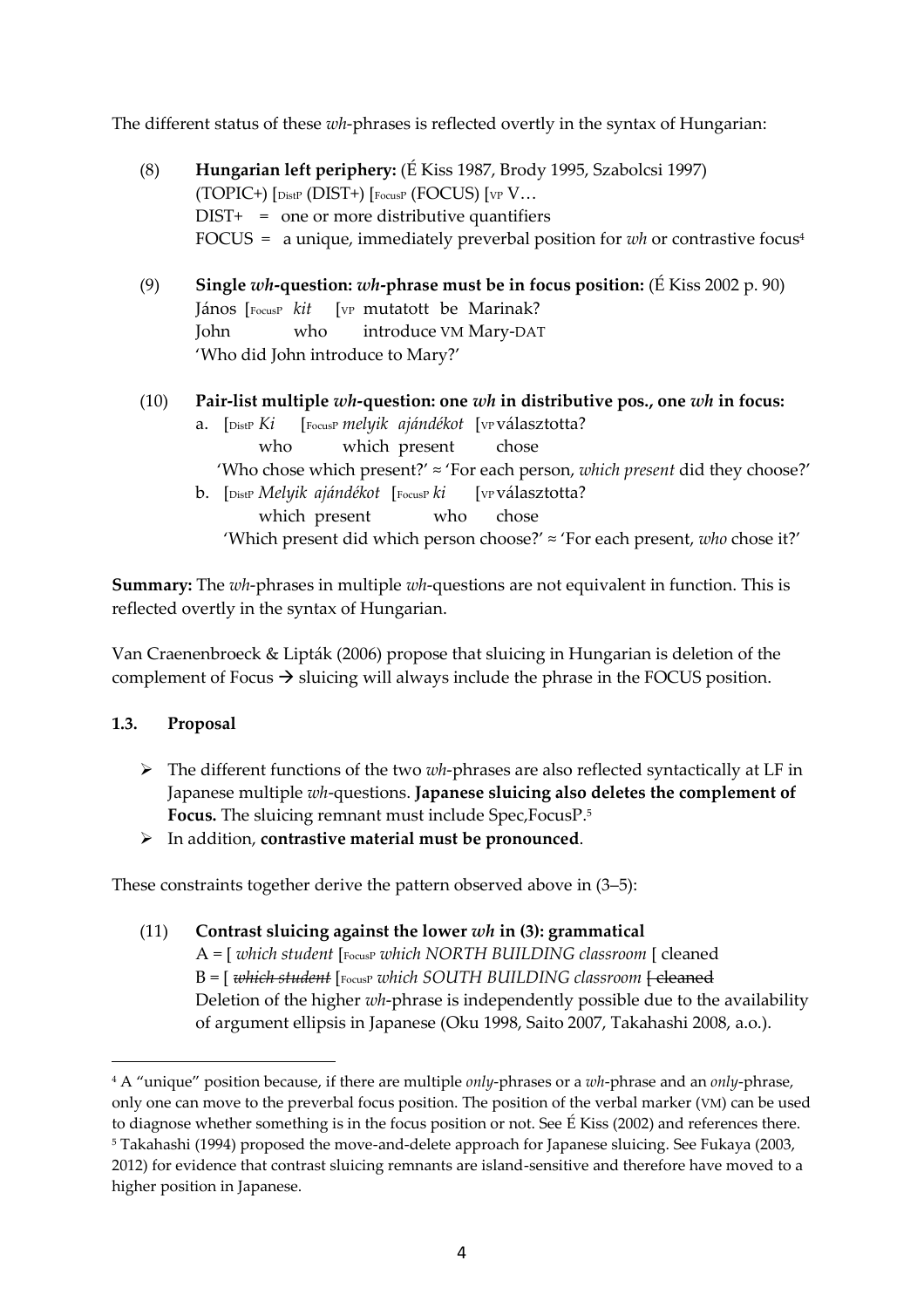- (12) **Contrast sluicing against the higher** *wh* **in (4): ungrammatical** A = [ *which CLASS A student* [FocusP *which classroom* cleaned B = [ *which CLASS B student* [FocusP *which classroom* cleaned Sluicing does not allow for deletion of Spec,FocusP.
- (13) **Contrast sluicing against the higher** *wh* **in (5): grammatical** A = [ *which CLASS A student* [FocusP *which classroom* [ cleaned B = [ *which CLASS B student* [ FocusP *which classroom* <del>[ cleaned</del> This follows both requirements: that Spec,FocusP be pronounced and that the contrastive phrase be pronounced.

Our analysis also explains the unavailability of contrast sluicing with a multiple-*wh* sluicing clause against a single-*wh* antecedent clause, as in the following configurations:

# (14) **Single-***wh* **– multiple-***wh* **contrast sluicing is impossible:**

- a. \* [<sup>A</sup> *JON-ga/wa* dono-kyooshitsu-o sooji-shi-ta ka]-wa John-NOM/CT which-classroom-ACC clean-do-PAST KA TOP shi-tteiru-ga, [<sup>B</sup> *dono-sensei-ga* ka]-wa shir-anai. know-PROG-but which-teacher-NOM KA TOP know-NEG
	- \* 'I know [<sup>A</sup> which classroom JOHNF/CT cleaned], but I don't know [B which TEACHERS eleaned which classroom].'
- b. \* [<sup>A</sup> dono-gakusei-ga *ASUPEKUTSU-o* yon-da ka]-wa which-student-NOM Aspects-ACC read-PAST KA TOP shi-tteiru-ga, [<sup>B</sup> *dono-IMIRON-no hon-o* ka]-wa shir-anai. know-PROG-but which-semantics-GEN book-ACC KA TOP know-NEG
	- \* 'I know [<sup>A</sup> which student read *ASPECTS*], but I don't know [B which SEMANTICS books which student read].'

The ungrammaticality of (14) may be surprising given the availability of contrast sluicing between single-*wh* sluicing clauses and declarative antecedents with referential correlates:<sup>6</sup>

(15) **Declarative – single-***wh* **contrast sluicing:** I think [A John read *ASPECTS*], but I don't know [B which SEMANTICS books].

The A clauses in (14) are single-*wh* questions and therefore their *wh*-phrases must be in Spec,FocusP. By ellipsis parallelism, the corresponding *wh*-phrases must be in Spec,FocusP in the B clauses and must be pronounced. Instead, the contrast sluices here in both (14a) and (14b) correspond to higher *wh*-phrases in the B clauses at LF.

**Summary:** The novel pattern of contrast sluicing between multiple *wh*-questions shows that both *the lower wh-phrase* and the contrasting phrase must be pronounced in contrast sluicing. This is explained by the unique syntactic position of lower *wh*-phrases at LF.

 $\overline{a}$ 

<sup>6</sup> We discuss such cases in section 2.3 below.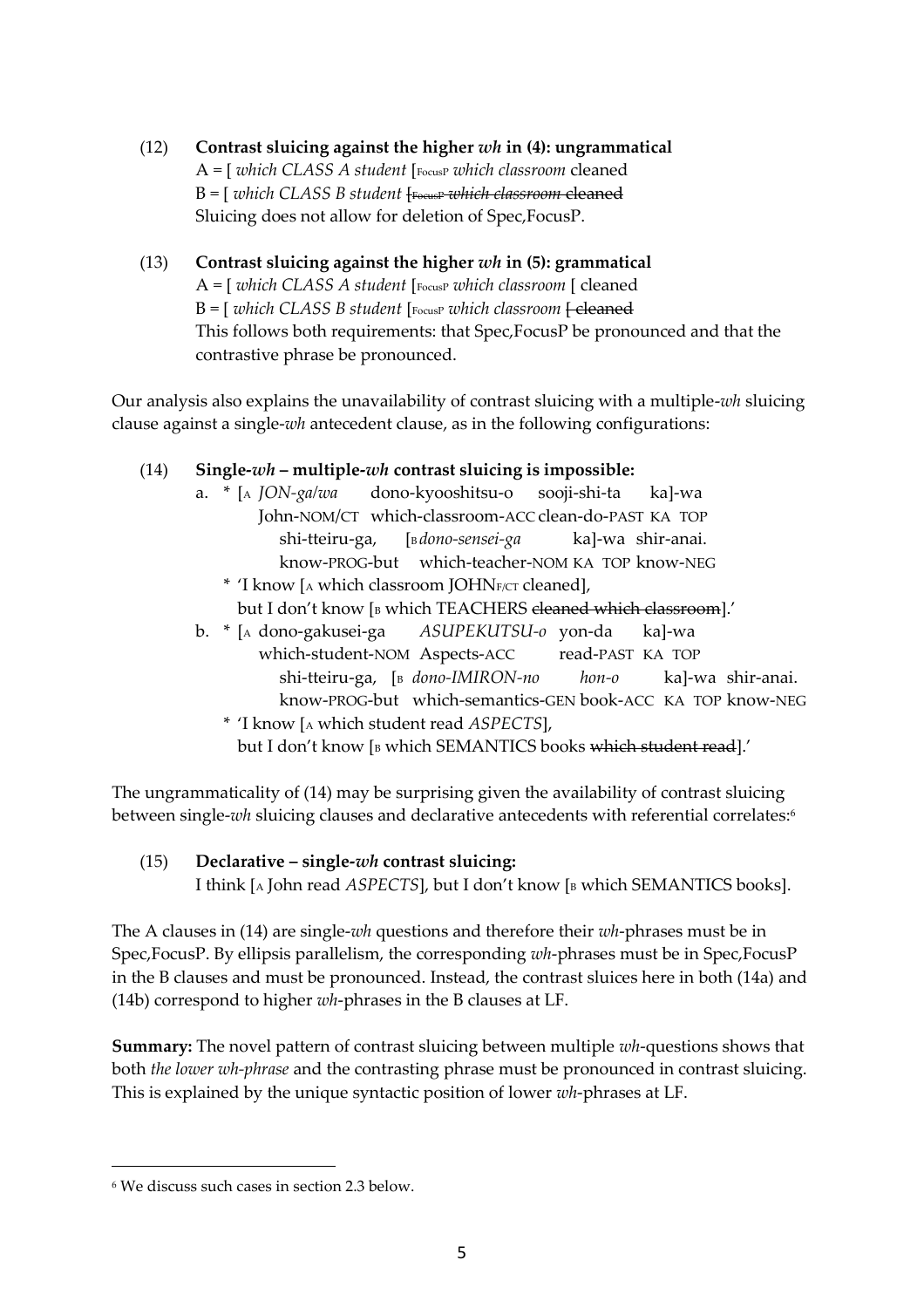# **2. A semantic constraint on contrasting questions**

We now turn to the nature of contrast in contrast sluicing. Consider the following contrast:

- (16) I don't remember [ $\alpha$  which SEMANTICISTS we invited], and I also can't recall... a.  $\circ$ <sup>k</sup> [B which SYNTACTICIANS (we invited)].
	- b.  $*$  [ $B$  which LINGUISTS (we invited)].

Example (14b) is ungrammatical/infelicitous unless semanticists are understood to be disjoint from linguists. Note that this requirement holds of contrasting questions as well as contrast sluicing in (14).

The equivalent of (14b) in Japanese is also degraded:

- (17) \* [<sup>A</sup> Dono-IMIRONGAKUSHA-o shoutai-shi-ta ka] oboe-tei-nai-shi, which-semanticist-ACC invite-do-PAST KA remember-PROG-NEG-CONJ [<sup>B</sup> dono-GENGOGAKUSHA-o (shoutai-shi-ta) ka]-mo omoidas-e-nai. which-linguist-ACC invite-do-PAST KA also recall-able-NEG 'I don't remember [A which SEMANTICISTS we invited], and I also can't remember [B which LINGUISTS (we invited)].'
- The NPs of contrasting *wh*-phrases in contrast sluicing and similar contrasting questions **must be disjoint** — except where they don't:
- (18) **A potential counterexample to this disjointness requirement:** ok ANN knows [*which SYNTACTICIANS* came to the party], and BEN knows [*which LINGUISTS* (came to the party)].

## **2.1. Background: contrastive topics and discourse strategies**

Contrasting assertions use *focus* (F) to indicate positions of contrast. The focus structures of contrasting phrases must match. See Rooth (1985, 1992) and references there.

(19) It's false to say that Dave [BOUGHT] $F$  a new bicycle; he [STOLE] $F$  a new bicycle!

Similarly, questions can contrast using *contrastive topics* (CT) (Büring 2003, Constant 2014):

- (20) A: [Which rooms] $F \cdot$  did [JOHN] $CT \cdot clean$ ?
	- A': [JOHN]CT cleaned [room number 3]F.
	- B: Ok. Then, [which rooms]F did [MARY]CT clean?
	- B': [MARY]CT cleaned [room number 2]F.

Questions with CT are required to be sister questions in a *discourse strategy* (Büring 2003).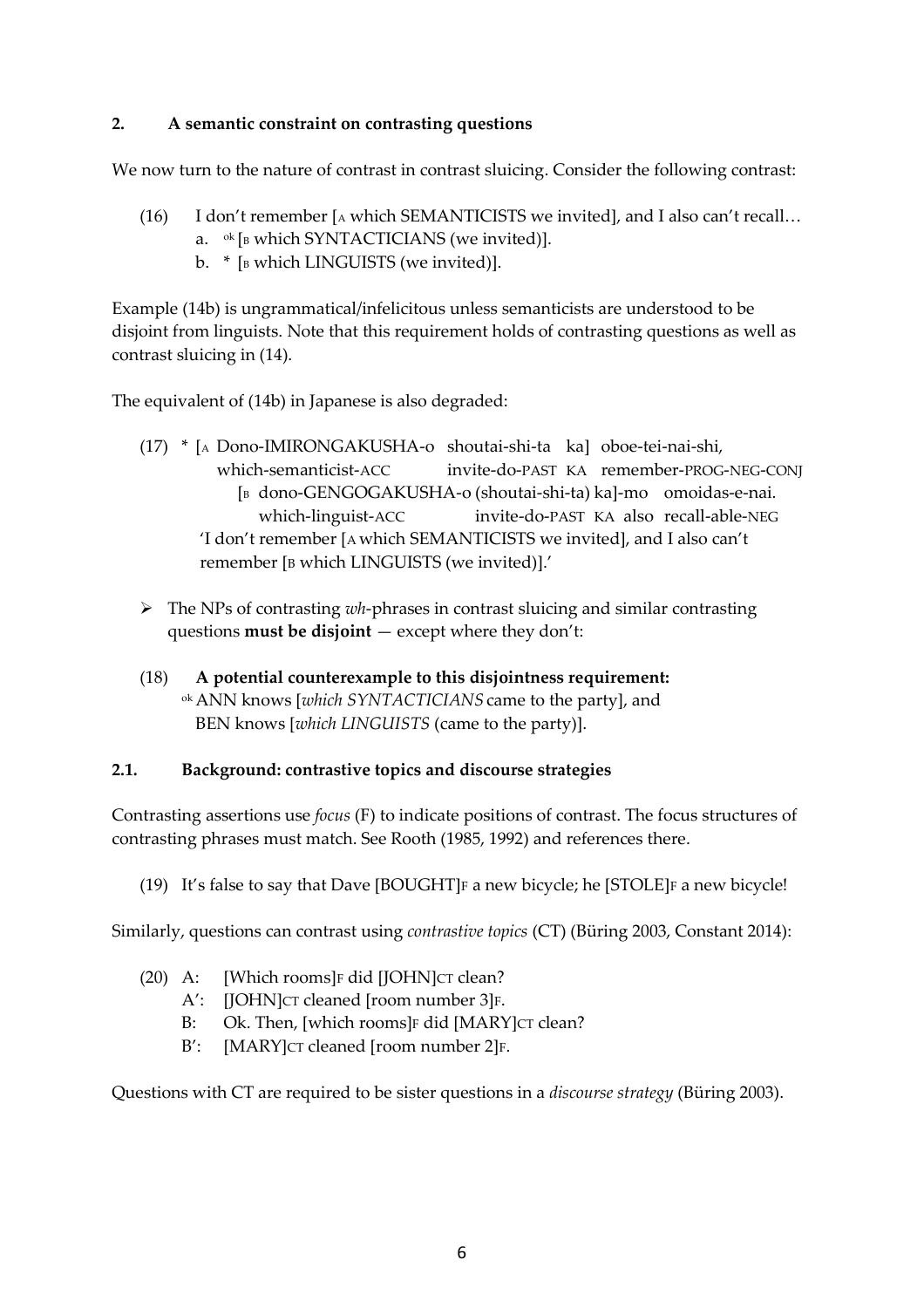We follow the notion of strategy trees and sub-questions from Rojas-Espondas (2014):

(21) **The strategy tree for (18):**

Which rooms did the students clean?



As suggested by Rojas-Espondas (p. 41), (the choice of answers to) sister questions must be logically independent; i.e. **contrastive topics must be disjoint**. 7

#### **2.2. Proposal**

## **Contrasting nominal domains in contrast sluicing are contrastive topics embedded within** *wh***-phrases in focus.**

CTs must scope higher than focused phrases, and therefore these CT nominals must move.

We can see this explicitly in Japanese. We can use CT-marking (contrastive *wa*) for these contrastive domains and explicitly separate them from their *wh*s:

- (22) A: [Which books] $F$  did you read? B: Then, [which [MAGAZINES]CT]F did you read?
- (23) A: [Dono hon-o]F yon-da no? which book-acc read-PAST Q
	- B: Jyaa, [dono [ZASSHI]CT-o]F yon-da no? then which magazines -ACC read-PAST Q
	- B': Jyaa, [ZASSHI-wa]CT [dore-o]F yon-da no? then magazines-CT which-ACC read-PASTQ
- (24) **The strategy tree for (22/23):**

 $\overline{a}$ 

What did you read?

 $A =$  Which [books] $CT$  did you read?  $B =$  Which [magazines] $CT$  did you read?

 $\triangleright$  The disjointness requirement on contrast sluicing (and contrasting questions) follows from the disjointness requirement on contrastive topics.

<sup>7</sup> See also Mayr (2012) who proposes that focus alternatives must be disjoint.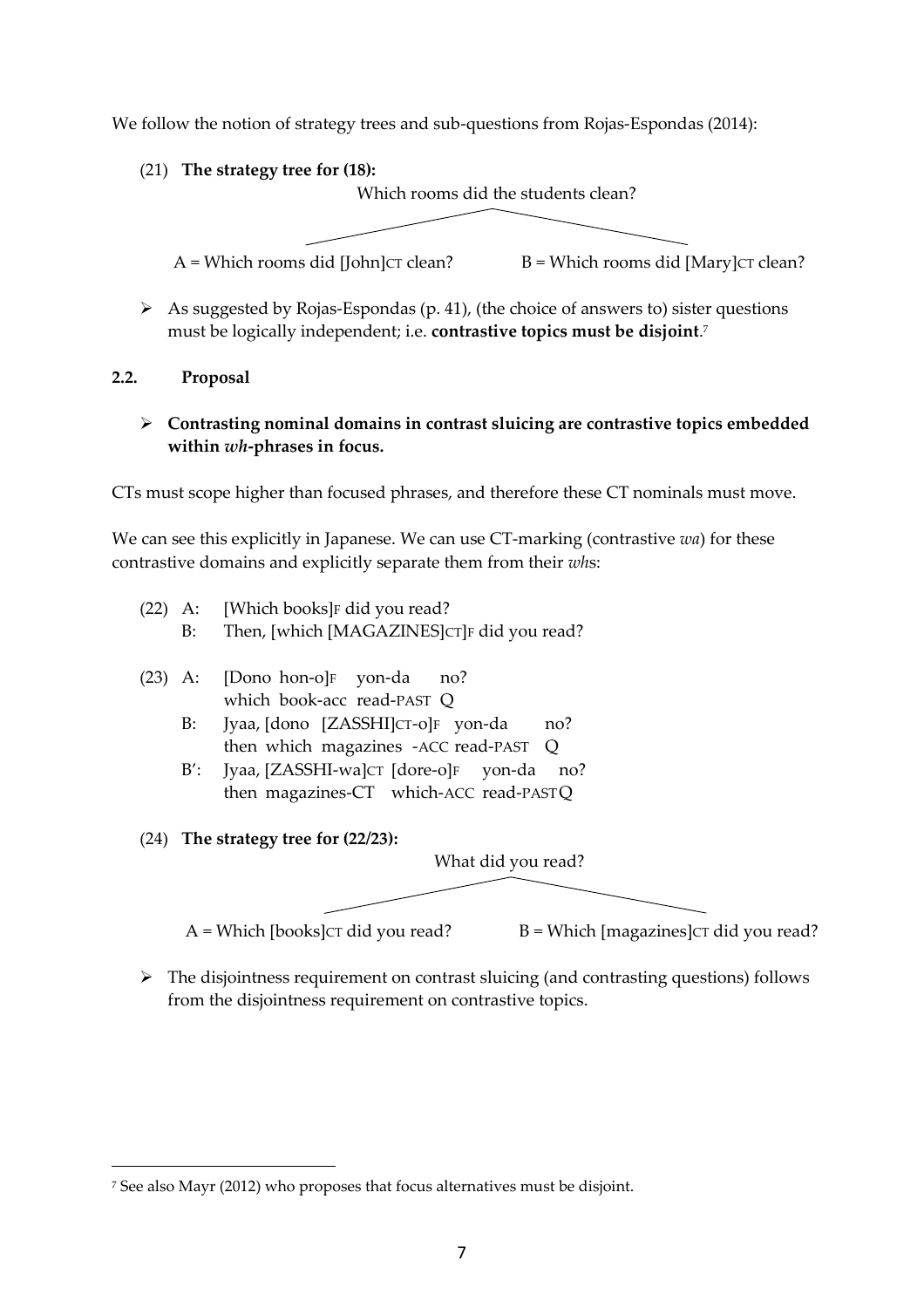#### **2.3. An extension to declarative antecedents**

A version of this disjointness requirement is also observed in contrast sluicing with a declarative antecedent clause with referential correlate (cf Barros, 2014):

(25) **Referential correlate – single-***wh* **contrast sluicing:** I think [<sup>A</sup> John read ASPECTS], but I don't know… a.  $\circ$ k [B which SEMANTICS books (he read)].

b.  $*$  [B which SYNTAX books (he read)].

(26) [A Jon-ga ASUPEKUTSU-o yon-da no]-wa shi-tteiru-ga, … Jon-NOM Aspects-ACC read-PAST NO-TOP know-PROG-but 'I know [John read ASPECTS]…'

- a. ok [B dono IMIRON-no hon-o ka]-wa shir-anai. which semantics-GEN book-ACC KA-TOP know-NEG 'but I don't know [which SEMANTICS books].'
- b. \* [B dono TOUGORON-no hon-o ka]-wa shir-anai. which syntax-GEN book-ACC KA-TOP know-NEG 'but I don't know [which SYNTAX books].'

Contrast (CT) on *semantics/syntax* in (25) indicates the presence of a sister question in the discourse strategy. The answer A with focus on *Aspects* indicates the presence of a (possibly implicit) question A' in the discourse, which A answers:

(27) **The strategy tree for (25):**

 $\overline{a}$ 



In (25a), CT is satisfied by B being a sister to A', the (implicit) question that A answers. In (25b), B is equal to the question A' answered by A, not a sister question.<sup>8</sup>

<sup>8</sup> Alternatively, A is already a complete answer to the super-question 'Which books did John read?' The question A' in (24) will therefore not be reflected in the discourse, and the resolution of the superquestion makes discussion of B no longer valid as well.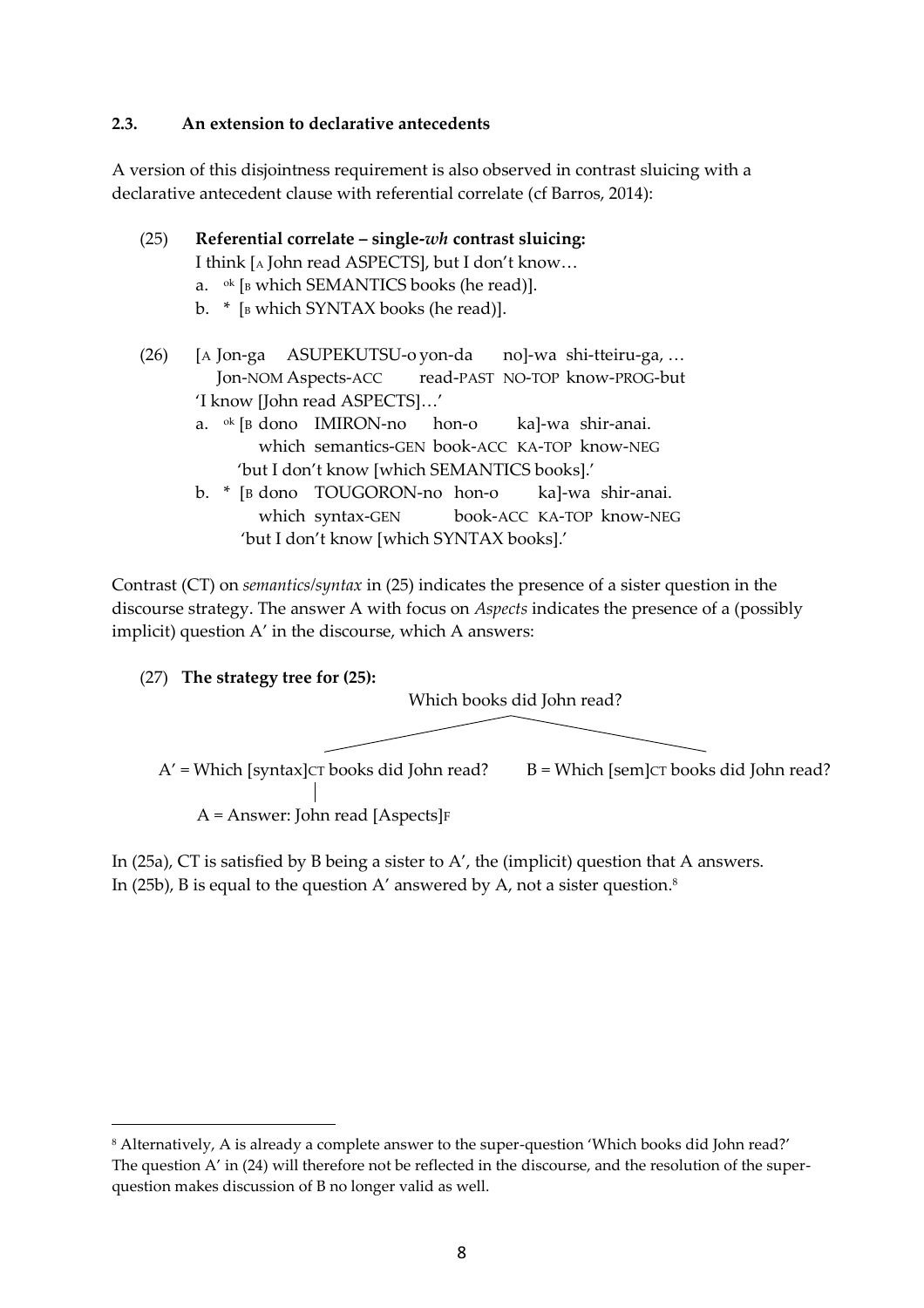## **2.4. The potential counterexample**

Consider our potential counterexample (18), repeated here as (28):

- (28) **A potential counterexample to this disjointness requirement:** ok ANN knows [*which SYNTACTICIANS* came to the party], and BEN knows [*which LINGUISTS* (came to the party)].
- It is crucial here that there is another contrasting phrase higher: *Ann* and *Ben*.
- (29) **Without the higher contrasting phrases:** \* I don't know [*which LINGUISTS* came to the party], and I (also) don't know [*which SYNTACTICIANS* (came to the party)] (either).

Note that in (26), it is logically possible to not know which linguists came but know which syntacticians came, <sup>9</sup> so the second sentence in (26) is informative. (26) is still ungrammatical.

We propose that the lower contrast on *syntacticians* and *linguists* in (25) is licensed by congruence with questions at the *matrix* level, above the *know* embeddings:

(30) **LFs for (18/28):**

 $\overline{a}$ 

<sup>ok</sup> [A [ANN]CT  $\lambda x$  [SYNTACTICIANS]F  $\lambda P$  *x* knows [which P came to the party]] [B [BEN]CT  $\lambda x$  [LINGUISTS]F  $\lambda P$  *x* knows [which P (came to the party)]]

(31) **The strategy tree for (30):** Which groups P do people know the answer to [which P came to the party]

- $A'$  = Which groups P does [Ann] $CT$  know the answer to [which P came to the party] A = Answer: [Ann]CT knows, for [syntacticians]<sub>F</sub>, [which came to the party]  $B'$  = Which groups P does [Ben] $CT$  know the answer to [which P came to the party] B = Answer: [Ben]CT knows, for [linguists]F, [which came to the party]
- Contrast in (25) is licensed because *syntacticians* is the answer A to question A' and *linguists* is the answer B to question B'. A' and B' are sister questions, licensing the higher CT on *Ann* and *Ben*. **Because A and B answer different questions, there is no disjointness requirement.** The disjointness requirement applies to sister questions.

<sup>9</sup> Imagine there were separate check-in sheets at the party for syntacticians, semanticists, and phonologists. I only have the check-in sheet for the syntacticians. I therefore know which syntacticians came to the party but it's false that I know which linguists came to the party.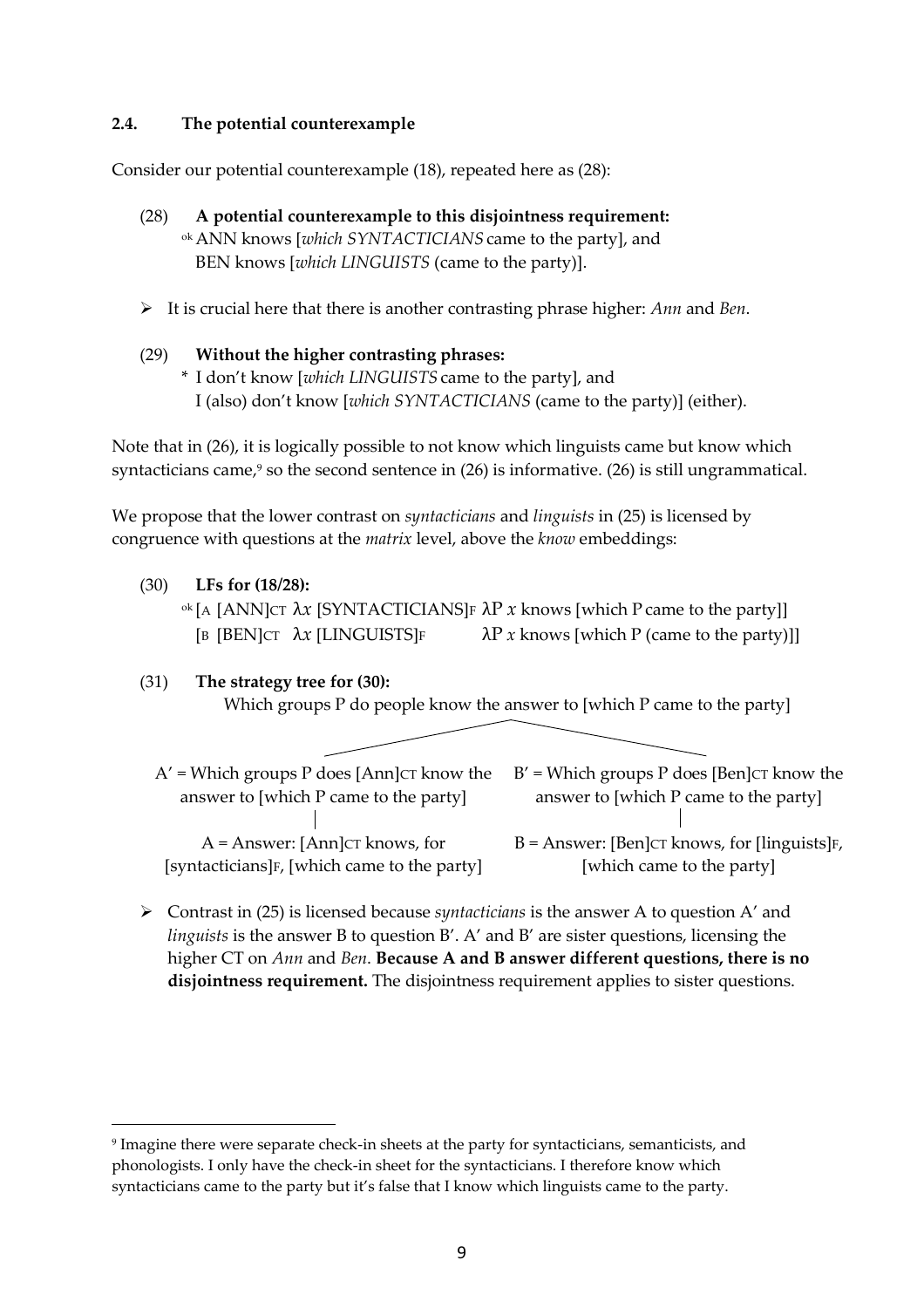#### **3. Summary**

1. We presented new data on **contrast sluicing between multiple** *wh***-questions***,* which to our knowledge has not been previously studied in any language. We observe:

#### (32) **Generalization, repeated from (2):**

- a. <sup>ok</sup> [A … *wh*<sub>1</sub> … *wh*<sub>2</sub> … ] … [B <del>… *wh*<sub>1</sub> … *wh*<sub>2</sub>' … ] (3)</del>
- b.  $*(A \dots wh_1 \dots wh_2 \dots ] \dots [B \dots wh_1' \dots wh_2 \dots ]$  (4)
- c.  $\alpha^{k}$  [A ... *wh*<sub>1</sub> ... *wh*<sub>2</sub> ... ] ... [B ... *wh*<sub>1</sub>' ... *wh*<sub>2</sub> ... ] (5)
- 2. This complex pattern in (2/32) is explained by the following independent premises:
	- o In pair-list multiple *wh*-questions, the lower *wh* is in Spec,FocusP.
	- o Sluicing deletes the complement of Focus and must retain Spec,FocusP.
	- o Contrastive phrases (CT) must be pronounced.
- 3. We propose that the **contrast sluices involves the nesting of a contrastive topic**<sup>10</sup> within a *wh*-phrase: e.g. [which [MAGAZINE]CT]F.
- 4. **Disjointness requirements** on contrast sluicing and contrastive questions and their exceptions — are explained by the interpretation of CT.

#### **References**

Barros, Matthew. 2014. Sluicing and identity in ellipsis. Doctoral Dissertation, Rutgers University.

- Brody, Michael. 1995. Focus and checking theory. In *Approaches to Hungarian*, ed. Istvan Kenesei, volume 5, 29–44. Szeged: JATE.
- Büring, Daniel. 2003. On D-trees, beans, and B-accents. *Linguistics and Philosophy* 26(5): 511-545.

Chierchia, Gennaro. 1993. Questions with quantifiers. *Natural Language Semantics* 1: 181-234.

Chung, Sandra, William A. Ladusaw, and James McCloskey. 1995. Sluicing and logical form. *Natural Language Semantics* 3: 239–282.

Constant, Noah. 2014. Contrastive topic: Meanings and realizations. Doctoral Dissertation, UMass Amherst. van Craenenbroeck, Jeroen and Anikó Lipták. 2006. The crosslinguistic syntax of sluicing: Evidence from

Hungarian relatives. Syntax 9:3. 248–274.

- Dayal, Veneeta. 1996. *Locality in WH Quantification: Questions and Relative Clauses in Hindi*. Dordrecht: Kluwer Academic Publishers.
- É Kiss, Katalin. 1987. *Configurationality in Hungarian*. Dordrecht: Reidel.

É Kiss, Katalin. 2002. *The syntax of Hungarian*. Cambridge University Press.

Fox, Danny. 2012. The semantics of questions. Class notes, MIT seminar.

Fukaya, Teruhiko. 2003. Island (In)sensitivity in Japanese sluicing and stripping and some implications. In *Proceedings of WCCFL 22*, 179–192.

Fukaya, Teruhiko. 2012. Island (In)sensitivity in Japanese sluicing and some implications. In *Sluicing: Cross-Linguistic Perspectives*, ed. Jason Merchant and Andrew Simpson, 123–163.

Karttunen, Lauri. 1977. Syntax and semantics of questions. *Linguistics and Philosophy*1(1):3–44.

Kotek, Hadas. 2014. Composing questions. Doctoral Dissertation, MIT.

Kotek, Hadas. 2016. On the semantics of *wh*-questions. In *Proceedings of Sinn und Bedeutung 20*: 424–447.

Kuno, Susumu. 1982. The focus of the question and the focus of the answer. In *Papers from the Parasession on Nondeclarative Sentences*, ed. Robinson Schneider, Kevin Tuite, and Robert Chametzky, 134–157.

Chicago Linguistic Society (CLS 18).

 $\overline{a}$ 

 $10$  Or in the case of (28), a focus that takes scope in a higher clause.